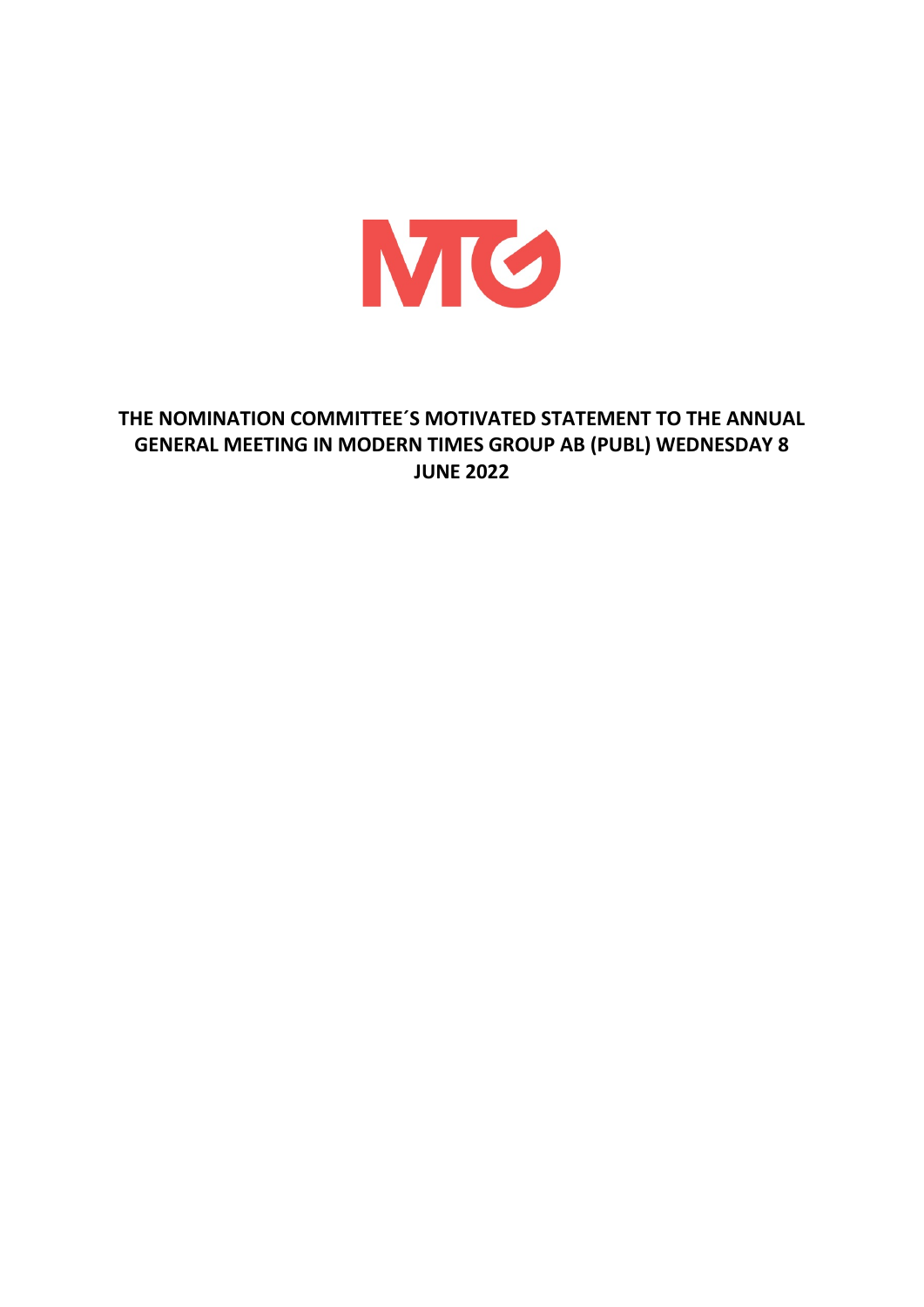# **The Nomination Committee's motivated statement regarding its proposal for election of the Board.**

# **MTG's Nomination Committee**

In accordance with the procedure for the Nomination Committee resolved by the 2019 Annual General Meeting, the Chairman of the Board has convened a Nomination Committee to prepare proposals for the 2022 Annual General Meeting.

The Nomination Committee comprises Klaus Roehrig, appointed by Active Ownership Corporation; Joachim Spetz, appointed by Swedbank Robur Fonder; Eric Sibbern, appointed by Kabouter Management, LLC and Simon Duffy, the Chairman of the Board. In line with past practice, the members of the Committee have appointed Klaus Roehrig, representing the largest shareholder on the last business day of August 2021, as the Committee Chairman.

# **The Nomination Committee's proposal for election of the Board**

The Nomination Committee proposes:

- That the Board shall consist of eight (8) members.
- The re-election of all current members of the Board.
- The election of Florian Schuhbauer as new member of the Board.
- The re-election of Simon Duffy as Chairman of the Board.

The Nomination Committee's proposal is thus that the following persons are elected to the Board of MTG for a term of office until the end of the next Annual General Meeting:

- Chris Carvalho
- Simon Duffy
- Gerhard Florin
- Dawn Hudson
- Marjorie Lao
- Simon Leung
- Natalie Tydeman
- Florian Schuhbauer

# **The Nomination Committee's work**

The Nomination Committee has held a number of meetings, with additional candidate interviews and Committee discussions between meetings. The Nomination Committee's work has primarily focused on an orderly succession planning and the continued long-term development of the overall Board composition. In order to ensure continuity in the Board's Committees and an orderly succession planning, the Nomination Committee resolved to propose a temporary increase of the Board's size from seven to eight members, with the aim to normalize the size of the Board over time.

In its assessment of the degree to which the current Board meets the requirements placed on it, the Nomination Committee has reviewed the current Board members' ability to devote the necessary time and commitment required, as well as the balance and diversity of contributions of experiences from the digital entertainment industry. The Nomination Committee also had the benefit of an external performance review of the Board and its individual members.

# **The Nomination Committee's motivated statement regarding its proposals**

Having been informed of each Director's eligibility the Nomination Committee resolved to propose the re-election of all the current Board members.

In its work, the Nomination Committee has sought to strengthen the Board with complementary investment experience and shareholder representation. As a result of this pursuit, the Nomination Committee proposes the election of one new member to MTG's Board of Directors – Florian Schuhbauer.

Florian Schuhbauer is Co-CIO and a Founding Partner of MTG's largest shareholder, Active Ownership Capital. Before founding Active Ownership Capital in 2014, Florian spent for years as a partner at Triton Partners where he built up the public equity practice and also spent four years at General Capital Group / Active Value Investors. Before working in private equity, Florian held senior positions at DHL and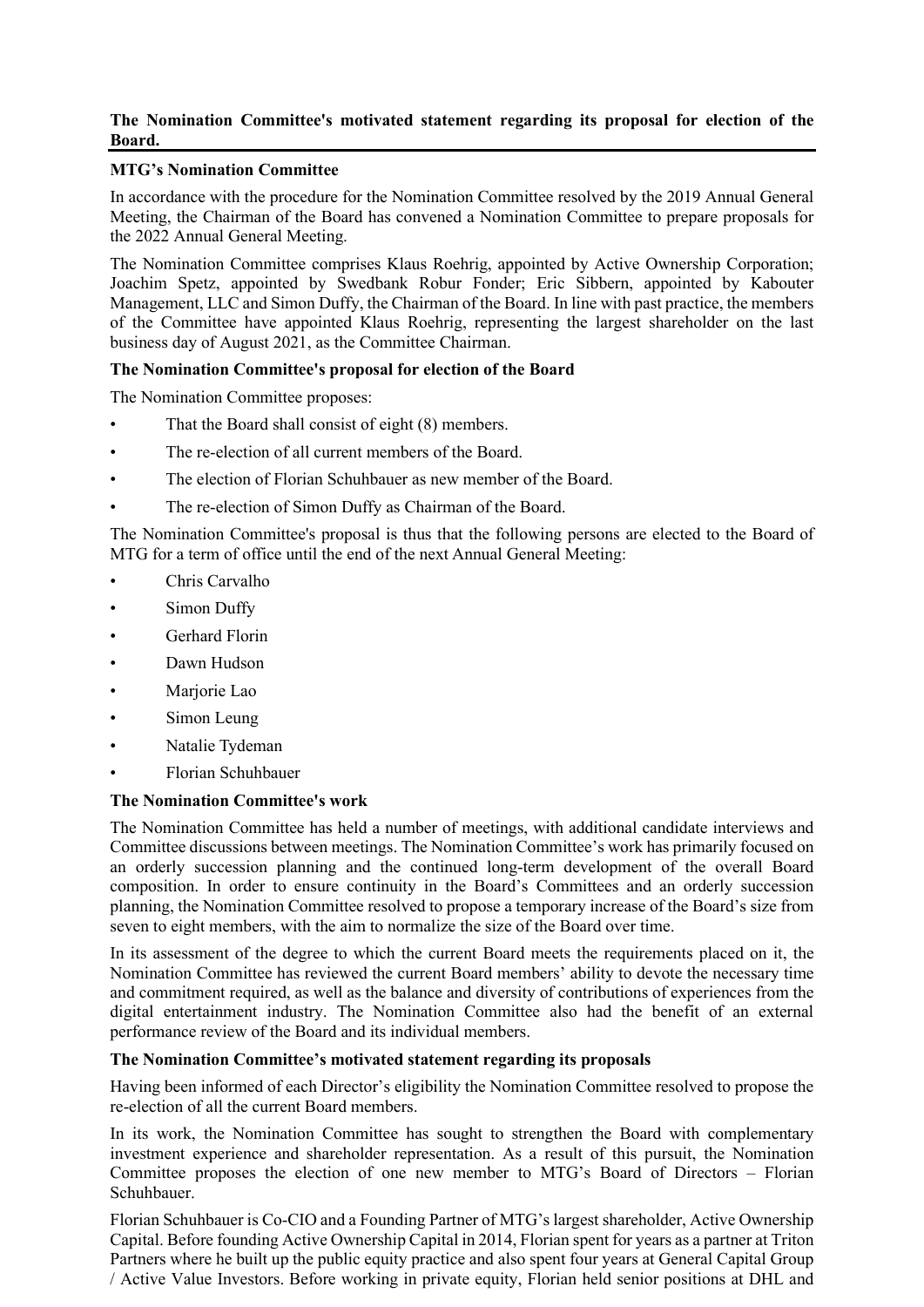Deutsche Post. Florian currently serves as the deputy Chairman of the Board of Vita 34 AG, and a member of the board of NFON AG and PNE AG. Florian graduated from the Frankfurt School of Finance and Management with a Master in Finance and Business Administration.

The Nomination Committee is of the opinion that the proposed Board composition demonstrates the right skills and commitment needed to support MTG's management in driving profitable and organic growth and investing in high potential gaming businesses. The addition of Florian Schuhbauer brings additional understanding of technology-enabled investing, and experience from dealing with key matters such as capital allocation and private equity approach on public companies.

In its work, the Nomination Committee applies rule 4.1 of the Swedish Corporate Governance Code as its diversity policy. Accordingly, the Nomination Committee gives particular consideration to the importance of an increased diversity on the Board, including gender, age and nationality, as well as depth of experiences, professional backgrounds and business disciplines. The Committee believes the composition of the proposed Board is adequately diverse in respect of its set of experiences and solid mix of relevant skill-sets matching the priorities of MTG. However, as a part of its efforts to find the most competent Board members the Committee will increasingly pursue greater gender balance.

Finally, it is noted that the Nomination Committee has evaluated each Board member's independence in the work of preparing its proposals for the 2022 Annual General Meeting and found that the proposed Board is in compliance with the Swedish Corporate Governance Code's requirements for independence. Some members of the Board of MTG also serve on the Boards of MTG's subsidiaries or perform services to the subsidiaries outside their ordinary Board duties, and thus receiving Board fees or other compensation. Any such remuneration is noted in the Board's remuneration report. It is the opinion of the Nomination Committee that such compensation does not affect the assessment of these members' independence of MTG.

# **Information about the proposed members of the Board**

Information about the proposed members of the Board, including the Nomination Committee's assessment of each member's independence, may be found on MTG's website at www.mtg.com.

> $\frac{1}{2}$ May 2022

THE NOMINATION COMMITTEE MODERN TIMES GROUP MTG AB (PUBL)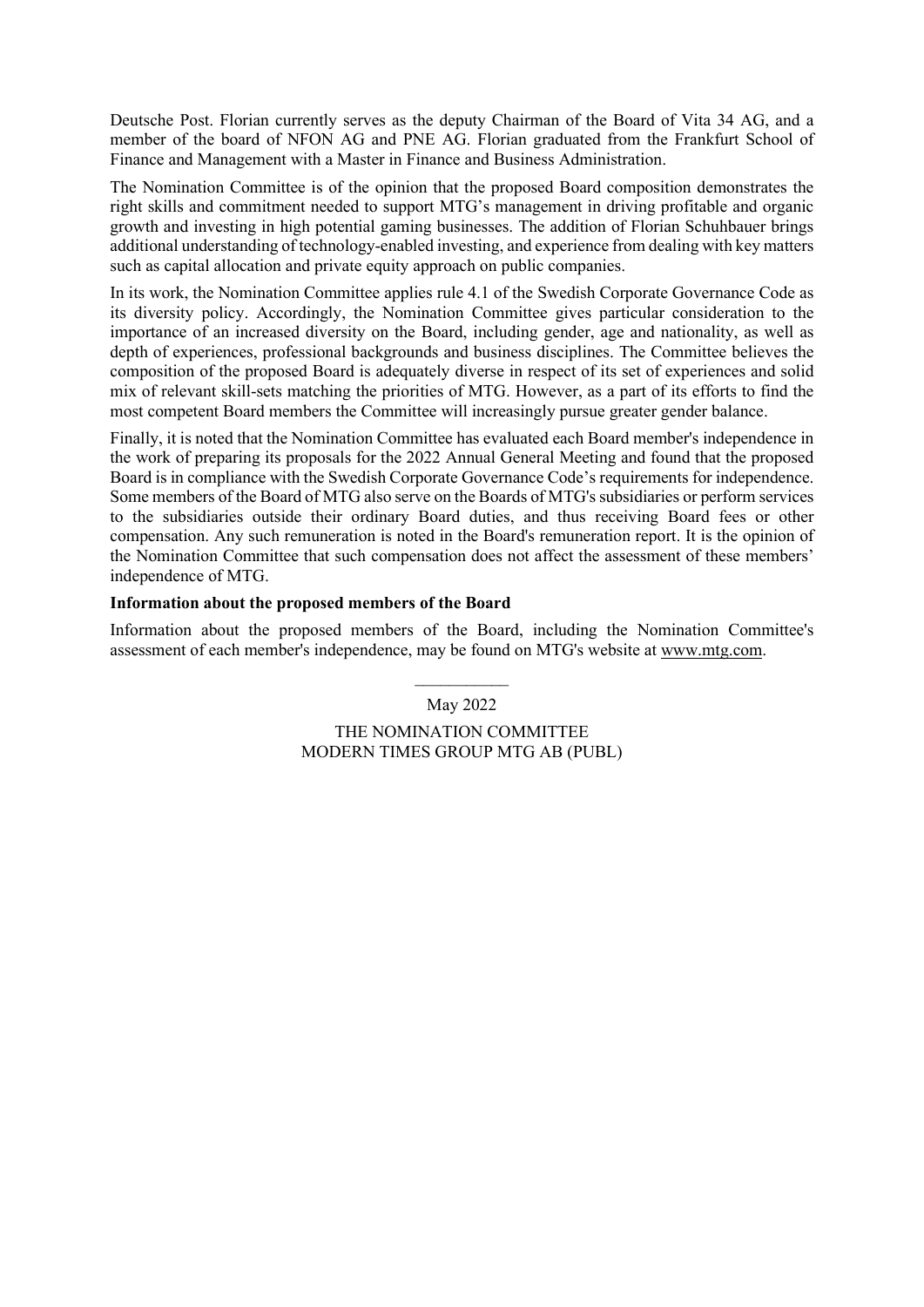#### **Chris Carvalho**

*Non-Executive Director American, born 1965*

# *Elected 2020*

Chris Carvalho has vast experience as a board member and advisor of several gaming and start-up companies. Chris spent four years between 2010-2013 as Chief Operating Officer at Kabam and ten years at Lucasfilm where he headed up business development, and eventually ran the company's internet division, StarWars.com. Chris has also been a board member in G5 Entertainment, the worldwide developer and publisher of free-to-play mobile games listed on Nasdaq Stockholm. Chris is currently a Board member of Roblox, Rogue Games and MTG Gaming AB (a MTG subsidiary) as well as an advisor to various start-ups at the intersection of entertainment and technology. Chris holds an MBA from the UCLA Anderson School of Management and a Bachelor of Science from the University of California, Berkeley.

Member of the Audit Committee.

Independent of the Company and management and independent of the major shareholders.

Direct or related person ownership: 2,500 MTG shares per 31 December 2021.

#### **Simon Duffy**

*Non-Executive Director and Chairman of the Board British, born 1949 Elected 2008*

Simon was Executive Chairman of Tradus plc until the company's sale in March 2008 and Executive Vice-Chairman of ntl:Telewest until 2007, having joined ntl in 2003 as CEO. Simon has also served as CFO of Orange SA, CEO of wireless data specialist End2End AS, CEO and Deputy Chairman of WorldOnline International BV and Deputy Chairman and CFO of EMI Group plc. Simon is the nonexecutive Chairman of YouView TV Ltd and a non-executive director of Nordic Entertainment Group AB and of Avianca Group International Limited. He also serves as the Chair of the Board of Governors of Manchester Metropolitan University. Simon holds a Master's degree from Oxford University and an MBA from Harvard Business School..

Independent of the Company and management and independent of the major shareholders.

Direct or related person ownership: 12,000 MTG class B shares per 31 December 2021.

# **Gerhard Florin**

*Non-Executive Director German, born 1959 Elected 2018*

Gerhard has spent over 20 years in the entertainment and gaming industry. Gerhard previously served on the Boards of Codemasters plc, Funcom, Kobojo and King Digital Entertainment, and was Chairman of the latter between 2014 and 2016. Between 2006 and 2010, Gerhard served as an Executive Vice President and General Manager of Publishing at Electronic Arts, being responsible for the company's worldwide publishing business, prior to which he held various positions in Electronic Arts' German and British operations. Before joining Electronic Arts, Gerhard worked at Bertelsmann Music Group and McKinsey. Gerhard is currently Chairman of the Board of MTG's subsidiary MTG Gaming AB as well as member of the Board of InnoGames GmbH (another MTG subsidiary). Gerhard holds Masters and PhD degrees in Macro Economics from the University of Augsburg in Germany.

Chairman of the Remuneration Committee.

Independent of the Company and management, and independent of major shareholders.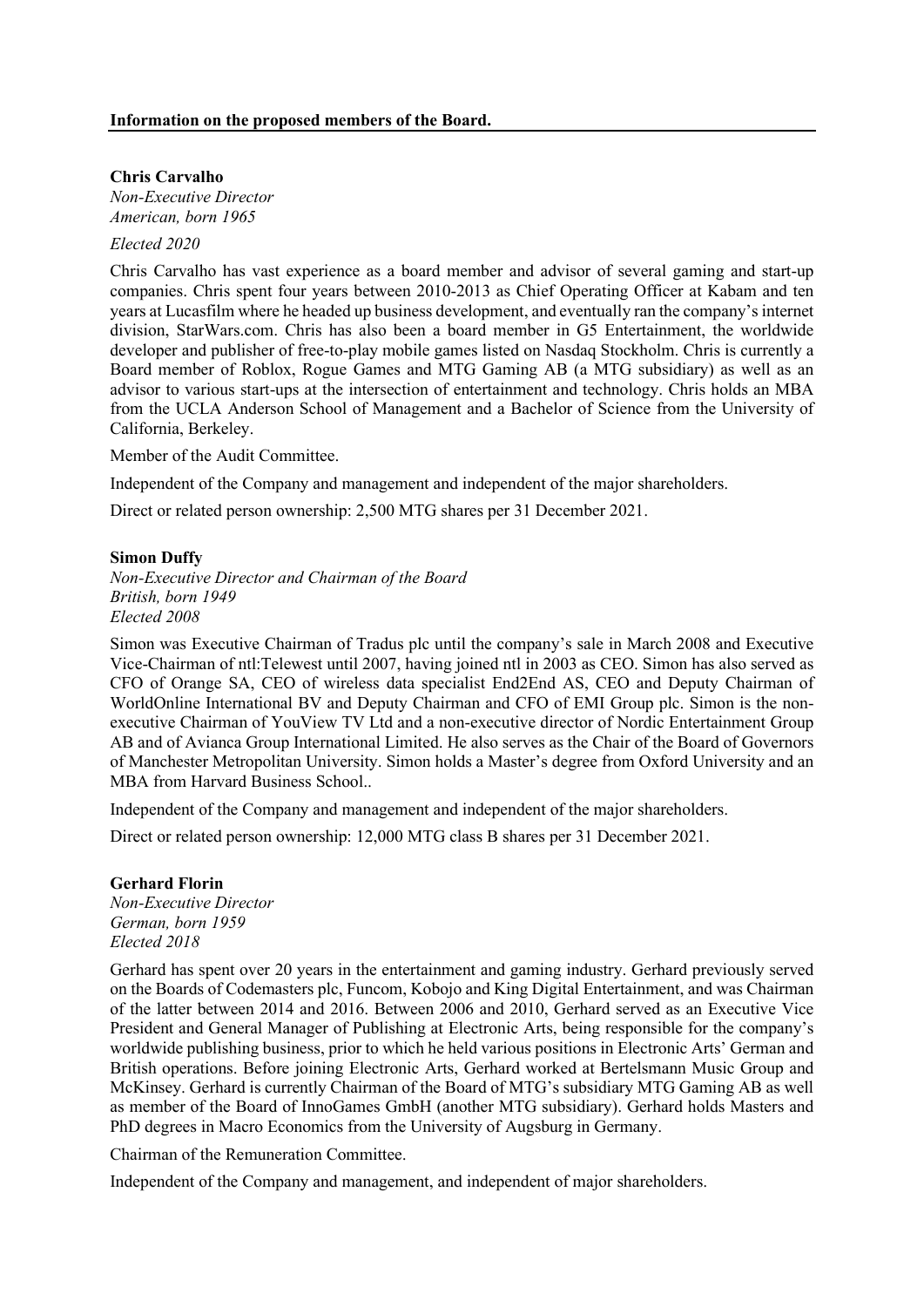Direct or related person ownership: 0 MTG shares per 31 December 2021.

**Dawn Hudson** *Non-Executive Director*

*American, born 1957 Elected 2020*

Between 2014-2018 Dawn was Executive Vice President and Chief Marketing Officer for the National Football League (NFL) where her responsibilities included building the NFL brand and oversaw planning and execution of all major NFL events. Prior to joining the NFL, Dawn was Vice Chairman of the strategy consultancy company Parthenon Group, where she built and oversaw Parthenon's consumer practice focused on the food, beverage and restaurant sectors, and for more than 10 years she held senior positions at PepsiCo including President and CEO of Pepsi-Cola North America and CEO of PepsiCo Foodservices. Dawn Hudson is currently a Board member of NVIDIA, a visual computing company focused on among other things gaming, listed on Nasdaq in the U.S., Board member and member of the Governance Committee of Interpublic Group, one of the world's leading advertising and marketing services companies, listed on New York Stock Exchange and member of the Board and Compensation Committee of Rodan and Fields. Dawn has a Bachelor of Arts in English from Dartmouth College.

Member of the Remuneration Committee.

Independent of the Company and management and independent of the major shareholders.

Direct or related person ownership: 2,630 MTG shares per 31 December 2021.

#### **Marjorie Lao**

*Non-Executive Director Philippines, born 1974 Elected 2020*

Marjorie Lao was the CFO of the LEGO Group from 2017 to 2020, where she oversaw the company's global operations with a broad mandate covering the traditional CFO role, as well as Legal, Government and Public Affairs, and Social and Environmental Responsibility. From 2014 to 2016, she was the Senior Vice President of Finance. Before joining the LEGO Group, from 2006 to 2010, Marjorie was the CFO of Tandberg ASA, a publicly listed company in the Oslo Stock Exchange, before it was acquired by Cisco. She also held senior finance, strategy and business development positions at Cisco from 2010 to 2012, McKinsey from 2002 to 2005, and Procter & Gamble from 1996 to 2000. She is currently a member of the Board of Directors and the Audit Committee of Logitech International, a member of the Board of Directors (Vice Chair) and Chair of the Audit Committee of MyTheresa Netherlands, a member of the Board of Directors of Sitecore as well as a member of the Europe Advisory Board of Harvard Business School. Marjorie holds an MBA from Harvard Business School and a Bachelor of Science from the University of Philippines.

Chairman of the Audit Committee.

Independent of the Company and management and independent of the major shareholders.

Direct or related person ownership: 0 MTG shares per 31 December 2021.

#### **Natalie Tydeman**

*Non-Executive Director British, born 1971 Elected 2017*

Natalie is a Senior Investment Director at Kinnevik AB (publ), focused on investing in growth stage technology businesses, and sits on the boards of a number of Kinnevik portfolio companies. Prior to Kinnevik, Natalie spent 8 years as a Partner and then Senior Partner at GMT Communications Partners, one of Europe's leading private equity specialists in the media and communications sectors. Earlier in